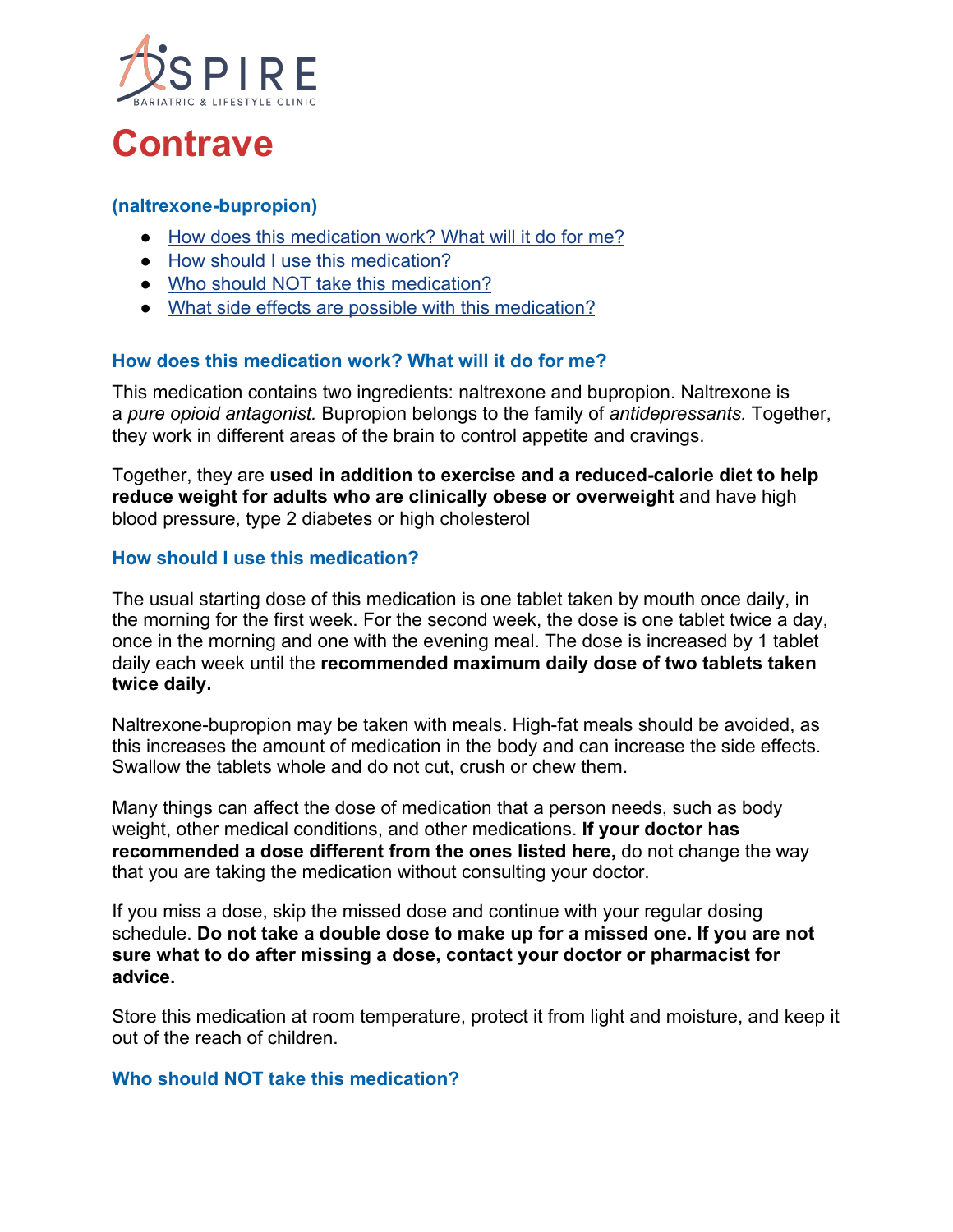# **Do not take this medication if you:**

- are allergic to naltrexone, bupropion or any ingredients of this medication
- are pregnant
- are taking another medication that contains bupropion (e.g., Wellbutrin XL®, Wellbutrin® SR, or Zyban®)
- are currently taking thioridazine (an antipsychotic medication)
- are receiving opiate analgesics (e.g., narcotics medications such as oxycodone and codeine) or opiate agonists (e.g., methadone)
- are abruptly discontinuing alcohol, benzodiazepines (e.g., diazepam, clonazepam, lorazepam), other sedatives (e.g., phenobarbital), or seizure medications
- are experiencing opiate withdrawal
- have uncontrolled high blood pressure
- have or have had an eating disorder (bulimia or anorexia nervosa)
- have severely decreased liver function
- have end-stage kidney failure
- have a seizure disorder or history of seizures
- have taken a monoamine oxidase inhibitor (MAO inhibitor; e.g., phenelzine, tranylcypromine) within the past 2 weeks

# **What side effects are possible with this medication?**

- abdominal pain
- constipation
- diarrhea
- dizziness
- dry mouth
- fatigue
- $\bullet$  flu-like symptoms (e.g., muscle aches, cough, fatigue, sudden lack of energy, sore throat, fever)
- hair loss
- headache
- heartburn
- metallic taste in the mouth
- nausea
- rash
- sensation of spinning
- sweating
- tremor
- trouble paying attention
- trouble sleeping